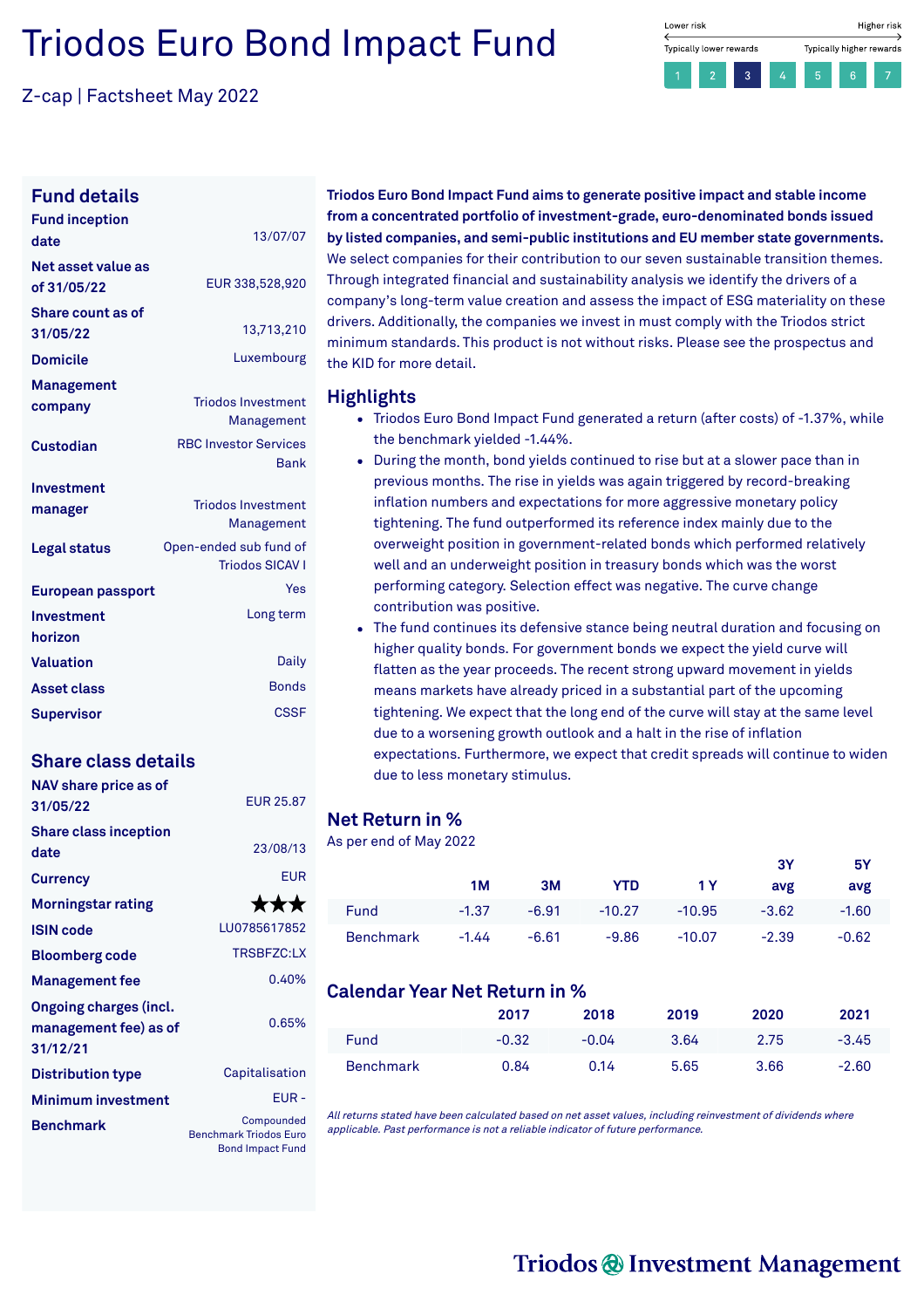### **Ecological footprint relative to benchmark**



The footprints are calculated using carbon emissions data from ISS ESG, and water and waste data from S&P Trucost (@ 2019 S&P Trucost Limited). For the Benchmark, coverage by weight is 63% for carbon emissions, 30% for water use data and 30% for waste produced. For the Triodos Euro Bond Impact Fund portfolio, coverage of assets invested - by weight is 63% for carbon, 32% for water, and 32% for waste. As per January 2022 ISS ESG has updated the calculation methodology to further align with regulatory standards (SFDR) and reporting frameworks (PCAF and TCFD). Data as per end of May 2022.

### **Cumulative Performance Chart**

As per end of May 2022



## **Portfolio data**

As per end of May 2022

| <b>Modified Duration</b>     | 6.70     |
|------------------------------|----------|
| Yield                        | 1.73     |
| Convexity                    | 0.71     |
| Average rating               | $A + /A$ |
| SII capital charge           | 5.40     |
| <b>SWAP</b> spread           | 19.58    |
| <b>Duration Times Spread</b> | 2 24     |
| Total number bonds           | 137      |

Source: Triodos Investment Management

All returns stated have been calculated based on net asset values, including reinvestment of dividends where applicable. Past performance is not <sup>a</sup> reliable indicator of future performance.

## **Top 3 SDGs of the fund**



The chart plots the direct contribution to the Sustainable Development Goals (SDG) on <sup>a</sup> scale from -10 to 10, based on the underlying revenue streams of each company, aggregated at fund and benchmark level. A negative score implies an obstruction to <sup>a</sup> particular SDG, while <sup>a</sup> positive score suggests <sup>a</sup> positive contribution. Data source is ISS ESG Sustainable Solutions Assessment and the holding coverage is 31% for the fund and 27% for the benchmark. Data as per end of May 2022.

# Triodos @ Investment Management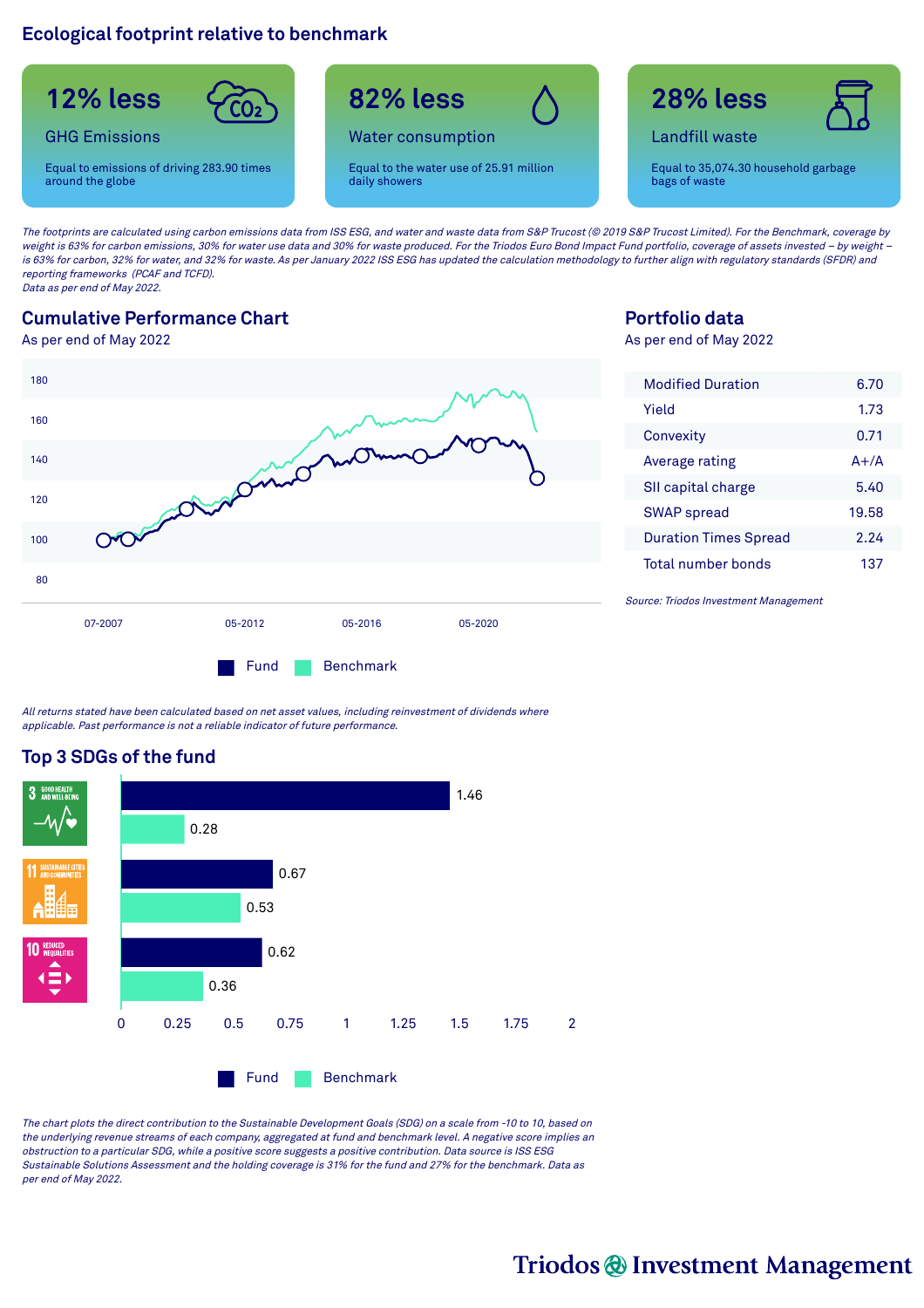| <b>Breakdown by transition theme</b><br>As per end of May 2022 |                | <b>Breakdown by bond type</b><br>As per end of May 2022 |          | <b>Breakdown by risk category</b><br>As per end of May 2022 |                |
|----------------------------------------------------------------|----------------|---------------------------------------------------------|----------|-------------------------------------------------------------|----------------|
| <b>Transition theme</b>                                        | % of portfolio | <b>Investment Bonds</b>                                 | % of NAV | <b>Risk Category</b>                                        | % of portfolio |
| Sustainable Mobility and                                       | 46.0           | Corporate                                               | 48.2     | AAA                                                         | 12.9           |
| Infrastructure                                                 |                | Green                                                   | 8.8      | AA                                                          | 36.4           |
| Social Inclusion and                                           | 27.4           | Regular                                                 | 35.0     | A                                                           | 25.4           |
| Empowerment                                                    |                | <b>Social</b>                                           | 4.3      | <b>BBB</b>                                                  | 25.2           |
| <b>Prosperous and Healthy</b><br>People                        | 10.9           | Sovereign                                               | 12.1     | Source: Triodos Investment Management                       |                |
| <b>Renewable Resources</b>                                     | 8.1            | Green                                                   | 11.1     |                                                             |                |
| Sustainable Food and                                           |                | Regular                                                 | 0.0      |                                                             |                |
| Agriculture                                                    | 4.5            | Social                                                  | 1.0      |                                                             |                |
| <b>Innovation for Sustainability</b>                           | 2.3            | Sub-sovereign                                           | 38.9     |                                                             |                |
| <b>Circular Economy</b>                                        | 1.0            | Green                                                   | 19.9     |                                                             |                |
|                                                                |                | Regular                                                 | 6.3      |                                                             |                |
| Source: Triodos Investment Management                          |                | Social                                                  | 12.8     |                                                             |                |
|                                                                |                | Cash                                                    | 0.9      |                                                             |                |

#### Source: Triodos Investment Management

# **Performance attribution in % (gross returns vs. benchmark)\***

|                        |                  | <b>Average weight</b> |             | <b>Total return</b> | <b>Curve Change</b> | <b>Allocation</b> | <b>Selection</b> |
|------------------------|------------------|-----------------------|-------------|---------------------|---------------------|-------------------|------------------|
|                        | <b>Portfolio</b> | <b>Benchmark</b>      | Portfolio   | <b>Benchmark</b>    | <b>Contribution</b> | effect            | effect           |
| <b>Total</b>           | 100              | 100                   | $-1.38$     | $-1.44$             | 0.09                | 0.14              | $-0.22$          |
| Cash                   | 0.59             | $\Omega$              | $\mathbf 0$ | $\mathbf 0$         | $\overline{0}$      | 0                 | $\overline{0}$   |
| Corporate              | 33.16            | 27.94                 | $-1.45$     | $-1.24$             | $-0.04$             | $-0.01$           | $-0.07$          |
| Government-<br>Related | 52.1             | 23.17                 | $-1.11$     | $-1.19$             | $-0.17$             | 0.12              | $-0.1$           |
| Securitized            | 2.01             | 8.97                  | $-0.42$     | $-0.43$             | 0.04                | $-0.05$           | $\overline{0}$   |
| <b>Treasury</b>        | 12.14            | 39.92                 | $-2.59$     | $-1.96$             | 0.25                | 0.08              | $-0.05$          |

Returns stated in this table are quarterly gross returns, thus before any charges are deducted. Returns stated elsewhere in this document are net returns. Returns as of May 2022 Source: Bloomberg, Triodos Investment Management